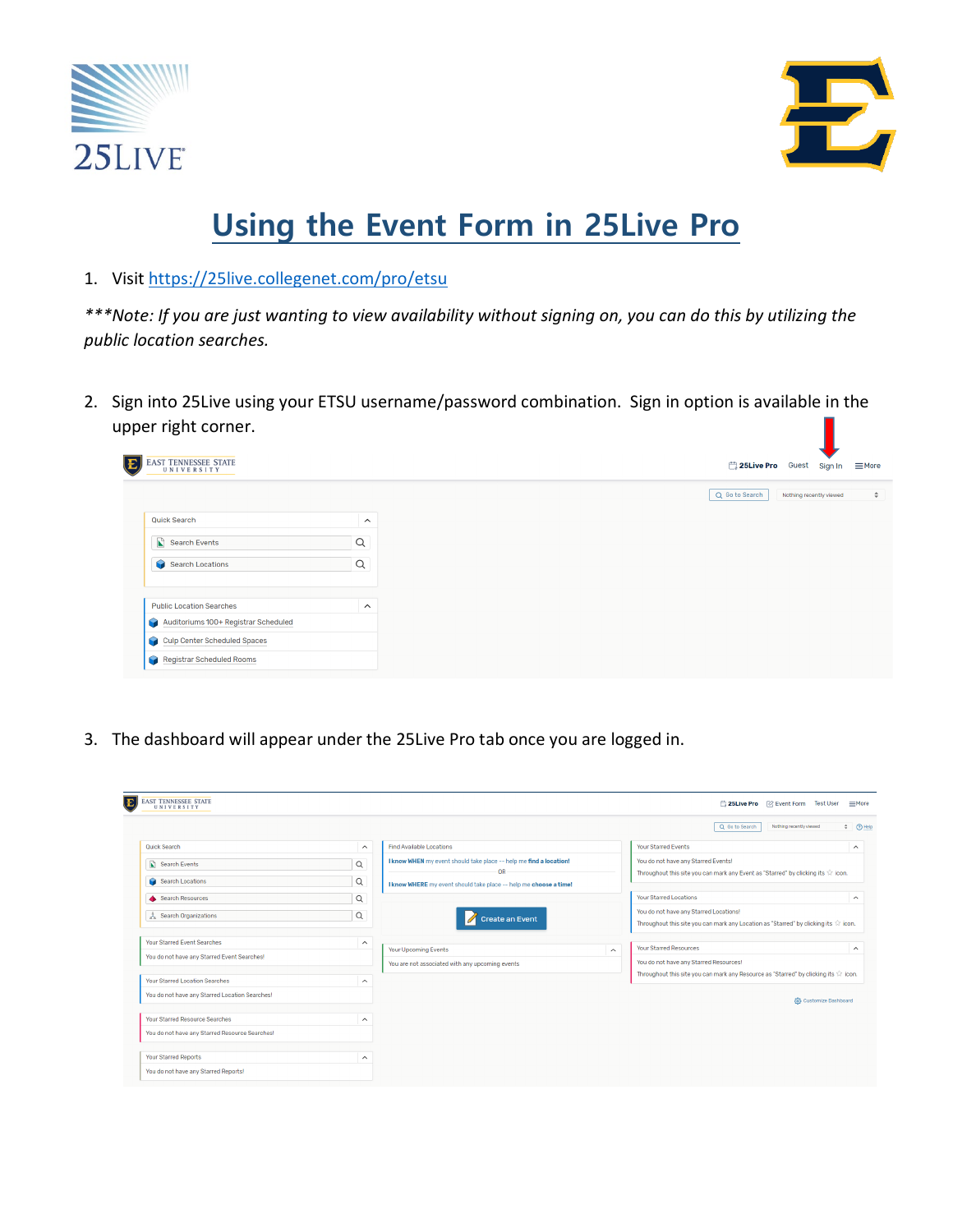4. To request a location for an event on campus, click the "Create an Event" option in the middle of the dashboard or the "Event Form" at the top of the page.



| $\Box$ 25Live Pro                    | <b>M</b> Event Form        |                                        | 图 Tasks 2 Jessica Winkle Barrett | $\equiv$ More          |
|--------------------------------------|----------------------------|----------------------------------------|----------------------------------|------------------------|
|                                      | Q                          | Go to Search                           | <b>Recently Viewed</b>           | $\check{ }$<br>?) Help |
| <b>Your Starred Locations</b>        |                            |                                        |                                  | ᄉ                      |
| A003 112                             | Brown Hall Auditorium 112* |                                        |                                  | 12 な                   |
| A006127<br>Ball Hall 127 Auditorium* |                            |                                        |                                  | ぼく ふくしょう じょうしょう        |
| A021102<br>Rogers-Stout Hall 102*    |                            |                                        |                                  | ピ な                    |
| A021118<br>Rogers-Stout Hall 118*    |                            |                                        |                                  | ☑ ☆                    |
|                                      |                            | See when these locations are available |                                  |                        |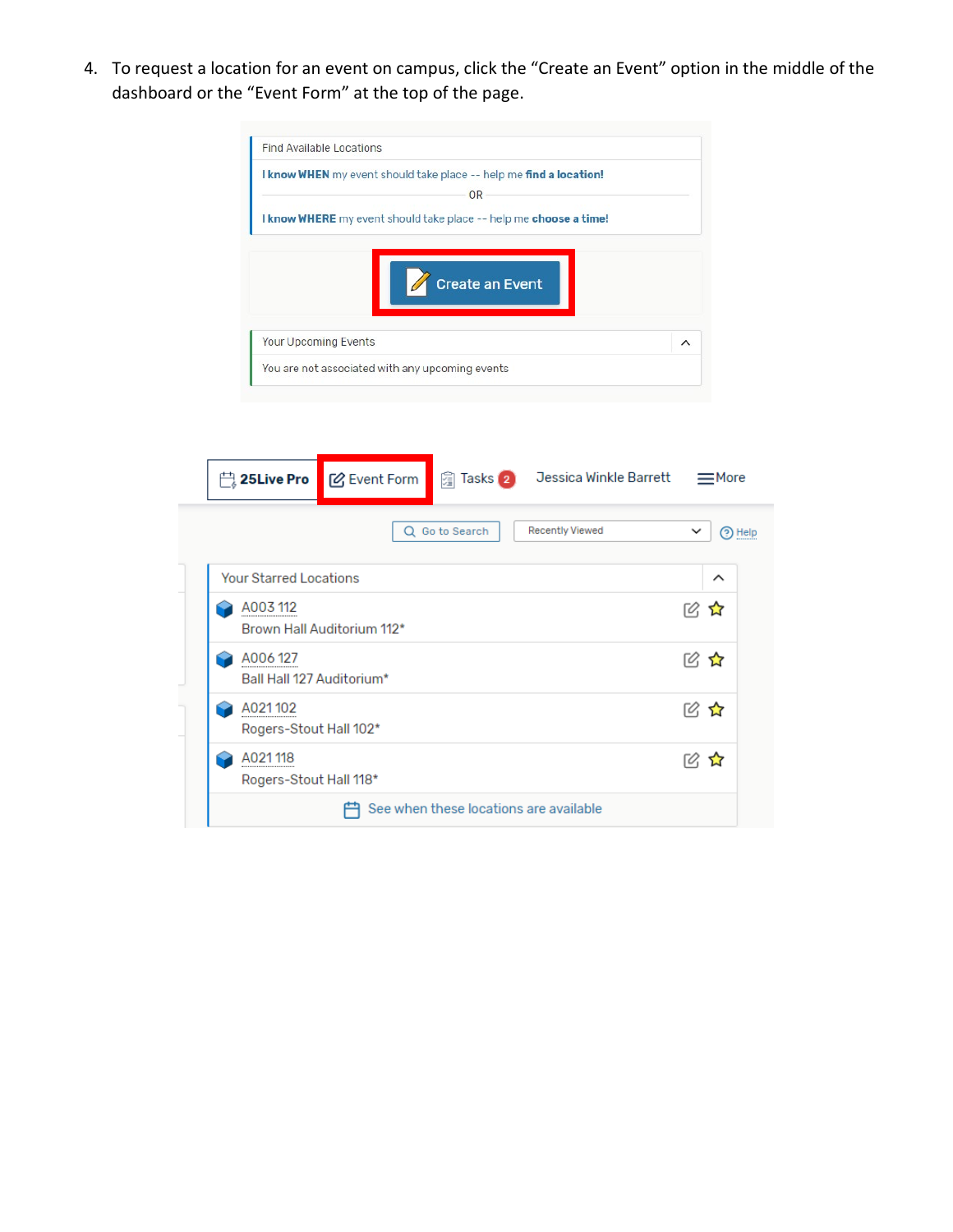5. *Required* fields must be completed in order to save the event form.

| This event form is designed to collect the information needed to schedule an event.<br>Please be as detailed as possible when submitting this information.<br>* All requests are subject to approval * |
|--------------------------------------------------------------------------------------------------------------------------------------------------------------------------------------------------------|
| <b>Event Name</b> - Required (i)                                                                                                                                                                       |
| Event name is limited to a 40 character length. Name should be more descriptive than<br>"Department Meeting", "Thesis", etc. Also, please refrain from using acronyms in the event name.               |
|                                                                                                                                                                                                        |
| <b>Event Type</b> - Required $(i)$                                                                                                                                                                     |
| Choose type based on what will be occurring during the event.                                                                                                                                          |
| Select an item<br>$\check{ }$                                                                                                                                                                          |
| <b>Primary Organization</b> - Required (i)                                                                                                                                                             |
| Please list the organization that is hosting/responsible for this event. For example, this would be<br>your student group. If your organization is not listed, please contact the location scheduler.  |
| Search organizations $\sim$<br>Remove                                                                                                                                                                  |

6. To learn more about how each field needs to be completed, click on the blue "i" circle. Some fields already have additional information displayed in green.

| This event form is designed to collect the information needed to schedule an event.<br>Please be as detailed as possible when submitting this information.<br>* All requests are subject to approval * |
|--------------------------------------------------------------------------------------------------------------------------------------------------------------------------------------------------------|
| Event Name - Required (i)                                                                                                                                                                              |
| Event name is limited to a 40 character length. Name should be more descriptive than<br>"Department Meeting", "Thesis", etc. Also, please refrain from using acronyms in the event name.               |
|                                                                                                                                                                                                        |
| Event Type - Required (i)                                                                                                                                                                              |
| Choose type based on what will be occurring during the event.                                                                                                                                          |
| Select an item<br>$\check{ }$                                                                                                                                                                          |
| Primary Organization - Required (i)                                                                                                                                                                    |
| Please list the organization that is hosting/responsible for this event. For example, this would be<br>your student group. If your organization is not listed, please contact the location scheduler.  |
| Search organizations $\sim$<br>Remove                                                                                                                                                                  |

7. It is only necessary to fill out the primary organization. If more than one organization is sponsoring the event, you can add that in the Additional Organizations field.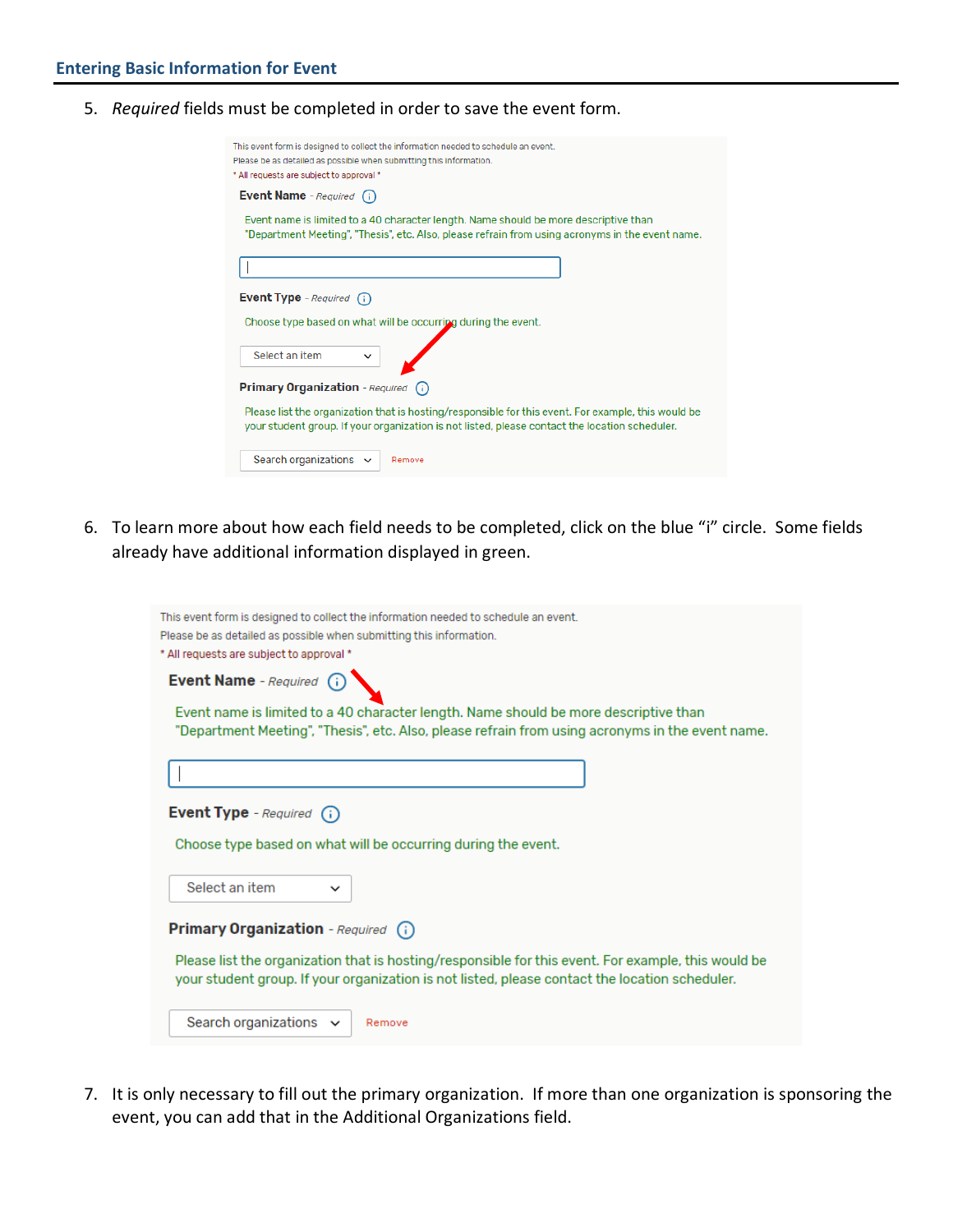*\*\*\*Note: To star an organization as a favorite, click the hollow star to the right side of the appropriate organization.* 

| <b>Primary Organization</b> - Required<br>(i)     |
|---------------------------------------------------|
| Search organizations<br>Remove                    |
| $Q$ alph                                          |
| <b>ALPHA DELTA PI</b>                             |
| <b>ALPHA EPSILON DELTA</b>                        |
| <b>ALPHA KAPPA ALPHA</b><br>- 52<br>SORORITY INC. |
| auired<br>G)<br><b>ALPHA LAMBDA DELTA</b>         |
| Y.<br><b>ALPHA OMICRON PI</b>                     |

## **Entering Additional Information**

- 8. Enter the expected head count for the event and a brief description of the event.
	- *\*\*\*Please note that the description should be what the event is about, not just the title of the event*.

| <b>Expected Head Count</b> - Required (i)                                                                                                                                              |  |  |  |  |
|----------------------------------------------------------------------------------------------------------------------------------------------------------------------------------------|--|--|--|--|
|                                                                                                                                                                                        |  |  |  |  |
| <b>Event Description</b> - Required (i)                                                                                                                                                |  |  |  |  |
| Place a brief description of your event in this box. This should include more than the title of the<br>event. Description should give a viewer an overview of what the event is about. |  |  |  |  |
| Insert $\bullet$ View $\bullet$ Format $\bullet$<br>File $\star$<br>Tools $\rightarrow$                                                                                                |  |  |  |  |
| P<br>$I \cup A \cdot A$ Font Family $\cdot$ Font Sizes<br><b>B</b>                                                                                                                     |  |  |  |  |
|                                                                                                                                                                                        |  |  |  |  |
|                                                                                                                                                                                        |  |  |  |  |
|                                                                                                                                                                                        |  |  |  |  |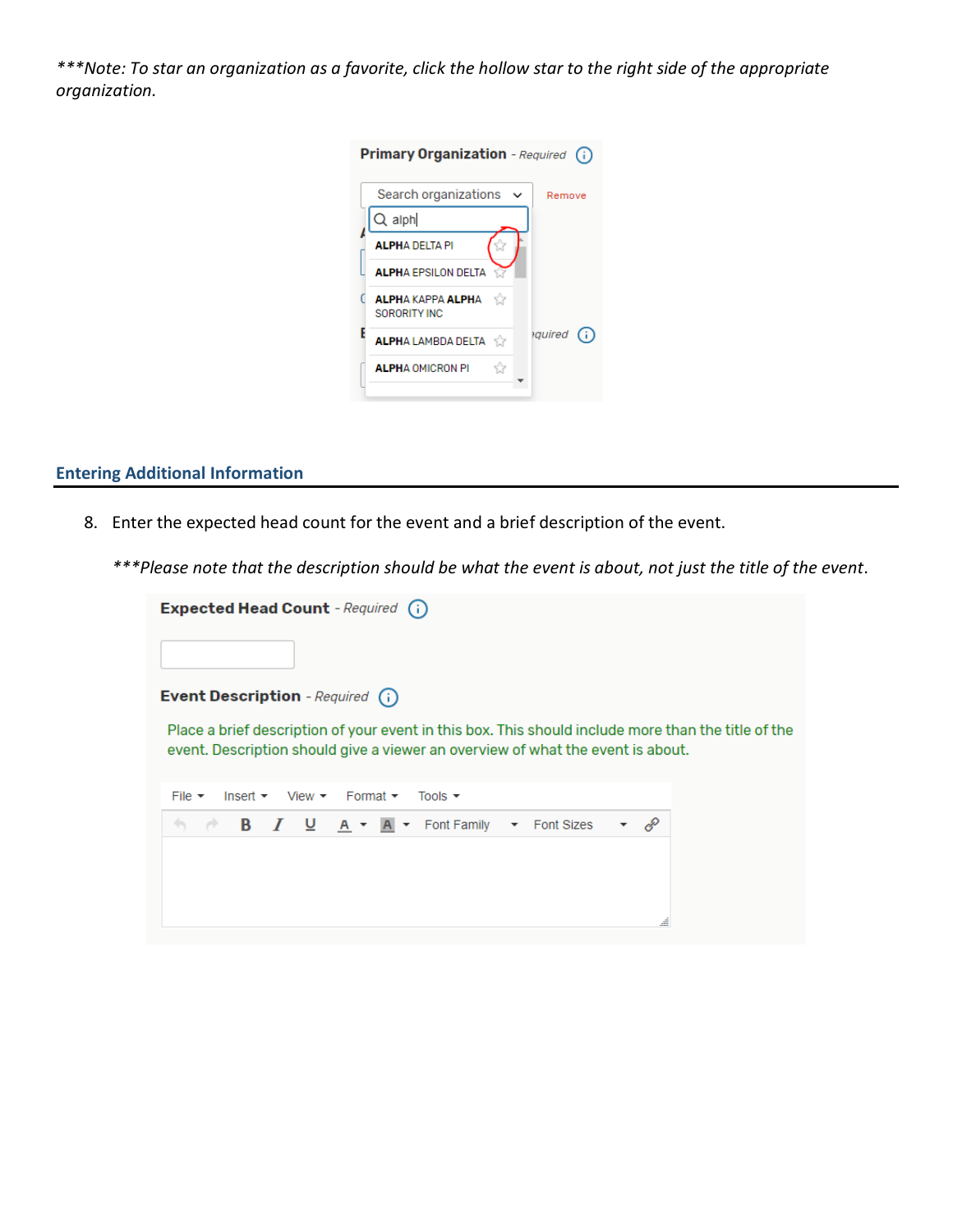9. Next, you will choose the occurrence of the event. The first step is to enter the first day/time of the event.

| <b>Date and Time</b> - Required             |
|---------------------------------------------|
| Thu Jan-14-2021                             |
| $2:00$ pm                                   |
| To:                                         |
| $3:00$ pm                                   |
| $\vee$ This begins and ends on the same day |
| Duration:                                   |
| 1 Hour                                      |

*\*\*\*Note: If your event requires access and break down time, please note that in the Additional Time field. This is not the actual time of your event. Click the drop-down arrow to expand the Additional Time window.*

| 口 Additional time                                   |      |   |              |             | $\wedge$ |
|-----------------------------------------------------|------|---|--------------|-------------|----------|
| <b>Setup Time</b>                                   |      |   |              |             |          |
| $\overline{0}$                                      | Days | 1 | <b>Hours</b> | $\bf{0}$    | Minutes  |
| <b>Takedown Time</b>                                |      |   |              |             |          |
| 0                                                   | Days |   | <b>Hours</b> | $\mathbf 0$ | Minutes  |
| <b>Reservation Start:</b><br>Thu Jan-14-20211:00 pm |      |   |              |             |          |
| <b>Reservation End:</b><br>Thu Jan-14-20214:00 pm   |      |   |              |             |          |
| <b>Reservation Duration:</b><br><b>3 Hours</b>      |      |   |              |             |          |

10. If your event has multiple dates, you can select the repeating pattern here:

|    | <b>Repeating Pattern</b> |              |     |                                                                            |    |    |
|----|--------------------------|--------------|-----|----------------------------------------------------------------------------|----|----|
|    |                          |              |     | $\left\langle \left\langle \right\rangle \right\rangle$ February 2020 > >> |    |    |
| М  | т                        | W            | т   | F                                                                          | s  | S  |
| 27 |                          | 28 29 30     |     | 31                                                                         | 01 | 02 |
| 03 | 04                       | 05           | 06  | 07                                                                         | 08 | 09 |
| 10 | 11                       | $12^{\circ}$ | -13 | 14                                                                         | 15 | 16 |
| 17 | 18                       | 19           | 20  | $\sqrt{21}$                                                                | 22 | 23 |
| 24 | 25                       | 26           | 27  | 28                                                                         | 29 | 01 |
| 02 | 03                       | 04           | 05  | 06                                                                         | 07 | 08 |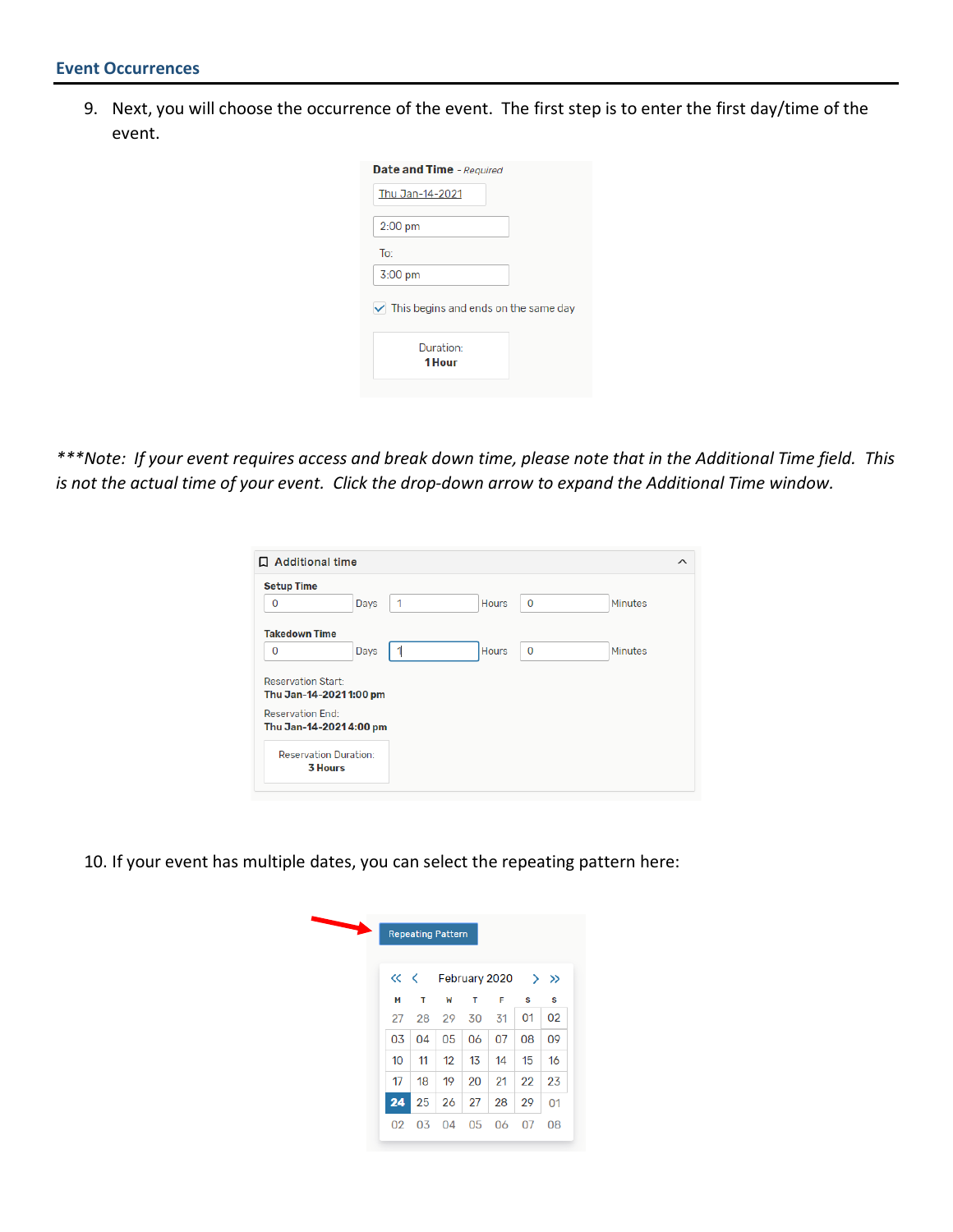a. If the times of the event have more than one occurrence, you will be prompted to select how they re-occur.

| <b>Pattern Picker</b>                                           |                   | $\times$                        |
|-----------------------------------------------------------------|-------------------|---------------------------------|
| Choose how you would like this to repeat Does Not Repeat $\div$ |                   |                                 |
|                                                                 | Does Not Repeat   |                                 |
|                                                                 | Ad hoc<br>Daily   | <b>Select Pattern</b><br>Cancel |
|                                                                 | Weekly<br>Monthly |                                 |

11. If your event is multiple days and has different times for each date, you can edit that by clicking the "View All Occurrences" button.



| Dates           | Times                    | Comment | State       | Remove |
|-----------------|--------------------------|---------|-------------|--------|
| Mon Feb-24-2020 | $9:00$ am<br>$10:00$ am  |         | ÷<br>Active | Remove |
| Fri Feb-28-2020 | $8:00$ am<br>$9:00$ am   |         | ÷<br>Active | Remove |
| Wed Mar-04-2020 | $11:00$ am<br>$2:00$ pm  |         | ÷<br>Active | Remove |
| Thu Mar-12-2020 | $10:00$ am<br>$11:00$ am |         | ÷<br>Active | Remove |

### **Selecting a Location**

- 12. Next, you will need to choose a location. You can search for a location in several ways:
	- a. Saved Searches: This will search the locations that you have saved in your starred searches or in the public searches (Ex. Culp Center Scheduled Spaces, Registrar Scheduled Spaces, etc.).
	- b. Search Locations: Manually type in the location name to search (Ex. Type in A014 or Burleson to search for Burleson Hall classrooms. For Culp locations, type in A092 or Culp)
	- c. More Options: Filter what you want to search by (features, categories, layouts, capacity)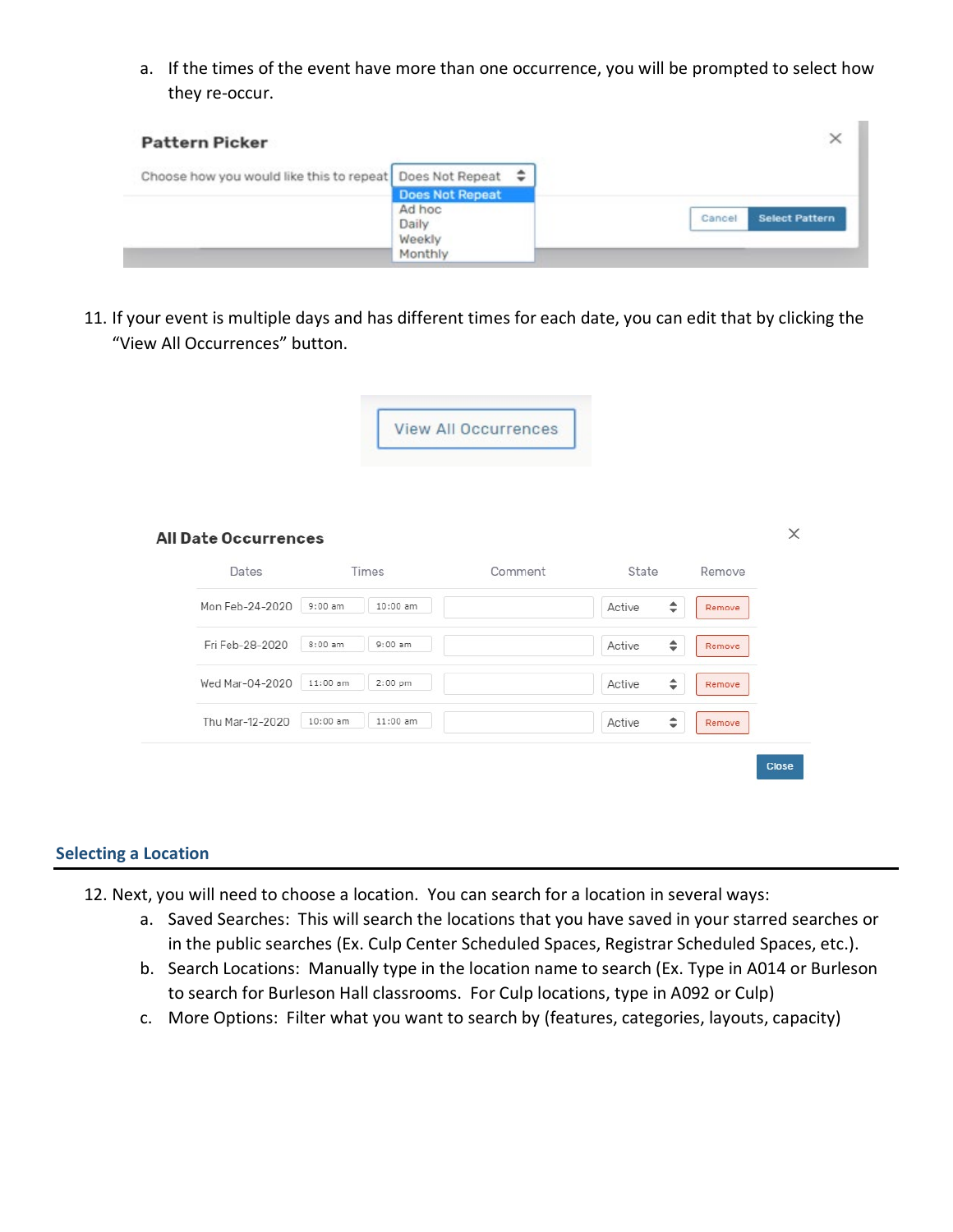| Locations - Required (i)<br>To view a list of building codes, please visit this link building codes |                                      |  |  |  |  |
|-----------------------------------------------------------------------------------------------------|--------------------------------------|--|--|--|--|
| <b>Locations Search</b>                                                                             | ∧                                    |  |  |  |  |
| No l<br>Yes<br>Auto-Load Starred:<br><b>Enforce Headcount</b><br><b>Hide Conflicts</b>              |                                      |  |  |  |  |
| Saved Searches (optional)<br>$\check{ }$                                                            | <b>Search Locations</b><br>×         |  |  |  |  |
|                                                                                                     | (iii) Hint! Type :: to use SeriesQL. |  |  |  |  |
| More Options $\sim$                                                                                 | Reset<br><b>Search</b>               |  |  |  |  |
|                                                                                                     |                                      |  |  |  |  |

*\*\*\*Note: If you are requesting a location for multiple dates, unlick the "Hide Conflicts" checkbox.* 

\*\*\**Note: If you click "enforce head count", that will search only the locations that do not go over the capacity of the event*

*\*\*\*Note: 25Live will search each location based on the criteria you chose. Locations that are available will have a blue Request button to the left.*

| Add     | Name<br>$\qquad \qquad$                     | Title<br>$\overline{\phantom{0}}$ | Default<br>$\overline{\phantom{0}}$<br>Capacity | Availability | Conflict<br><b>Details</b> |
|---------|---------------------------------------------|-----------------------------------|-------------------------------------------------|--------------|----------------------------|
| Request | A014 201                                    | <b>Burleson Hall</b><br>$201*$    | 41                                              | 1/1          | None                       |
| Add     | <b>Name</b><br>$\qquad \qquad \blacksquare$ | Title<br>$\overline{\phantom{m}}$ | Default<br>$\qquad \qquad$<br>Capacity          | Availability | Conflict<br><b>Details</b> |
| Request | A092 274 2ND<br><b>LEVEL LOBBY</b>          | Culp 2nd Level<br>Lobby           | 300                                             | 1/1          | None                       |

For a list of building codes, please visit this link: [https://www.etsu.edu/reg/documents/building\\_codes\\_2\\_5\\_20.pdf](https://www.etsu.edu/reg/documents/building_codes_2_5_20.pdf)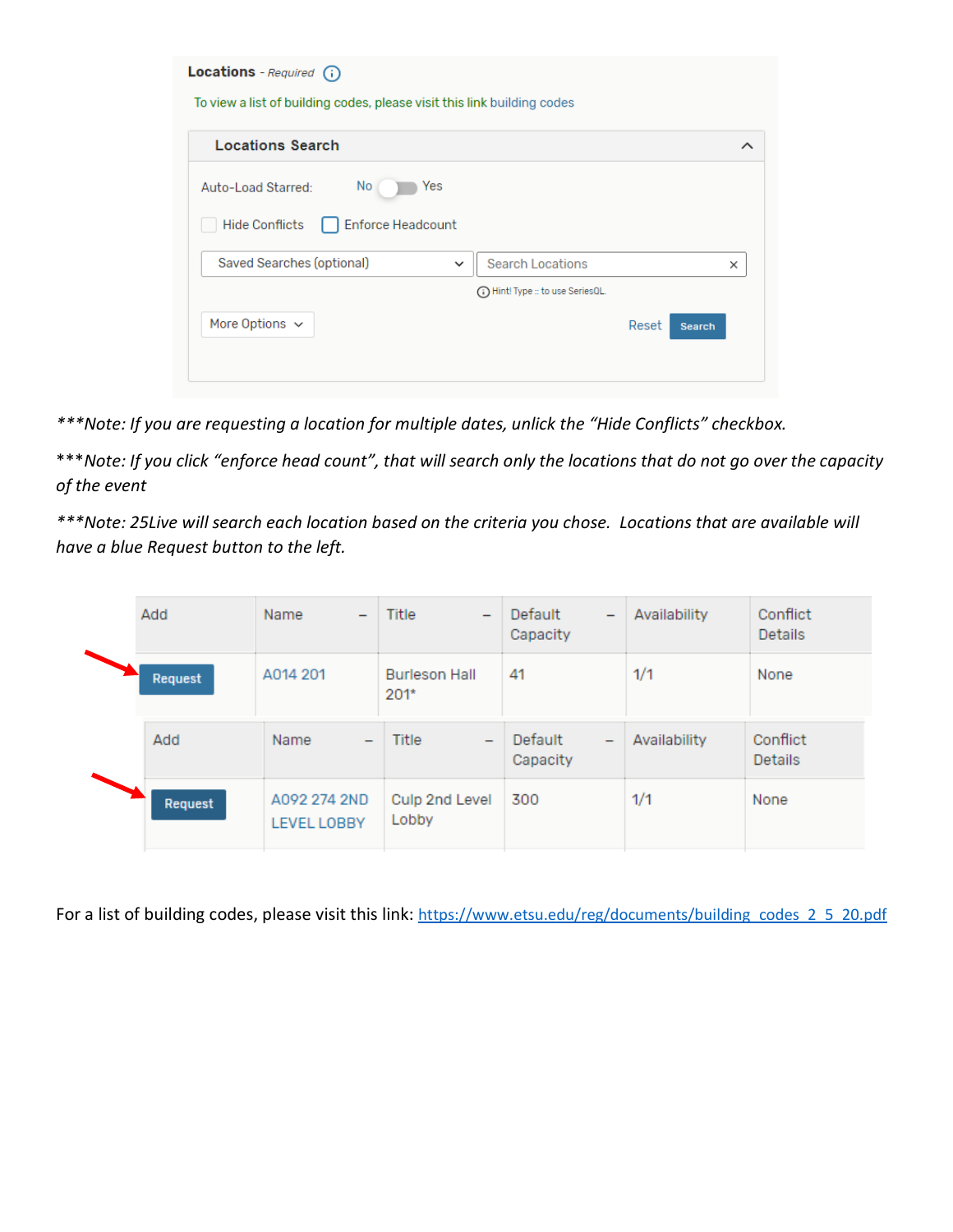13. Once you have selected your location, you can hover over the name of the building/room for additional information OR you can right click on the name of the location and open additional details in a new tab.

| Add             | Name     | Title                             | Default<br>Capacity                                                                               | Availability | Conflict<br>Details |
|-----------------|----------|-----------------------------------|---------------------------------------------------------------------------------------------------|--------------|---------------------|
| Request         | A014 201 | <b>Burlecon Hall</b>              | 44                                                                                                |              | None                |
| Request         | A014 202 | A014 201<br>Burleson Hall<br>201* |                                                                                                   |              | None                |
| Request         | A014 203 |                                   |                                                                                                   |              | None                |
| Request         | A014 302 | Features:                         | Air Conditioning; Computer<br>Setup; Crestron Touchpanel;                                         |              | None                |
| Request         | A014 404 |                                   | DVD/VCR Player; Elmo Projection<br>System: Instructor Podium:<br>Movable Tablet Desks; Projection |              | None                |
| <b>********</b> |          |                                   | Screen; Recessed Lighting<br>System: Registrar Schedules:<br>Sympodium; White Board               |              |                     |

| Add            | Name                                  | ×                         | Title                                              | Default<br>$\equiv$<br>m<br>Capacity | Availability | Conflict<br><b>Details</b> |  |
|----------------|---------------------------------------|---------------------------|----------------------------------------------------|--------------------------------------|--------------|----------------------------|--|
| <b>Request</b> | A092 274 0MD<br><b>LEVEL L</b>        |                           | Cuita Good Laural 700<br><b>A092 274 2ND LEVEL</b> |                                      |              | None                       |  |
| <b>Request</b> | A092<br><b>AMPHIT</b><br>R            | <b>LOBBY</b><br>Features: | Culp 2nd Level Lobby                               | Air Conditioning; DP Culp-Center     |              | None                       |  |
| <b>Request</b> | A092<br><b>BORCHL</b><br><b>PLAZA</b> | Capacity:<br>300          | Scheduled                                          |                                      | 什            | None                       |  |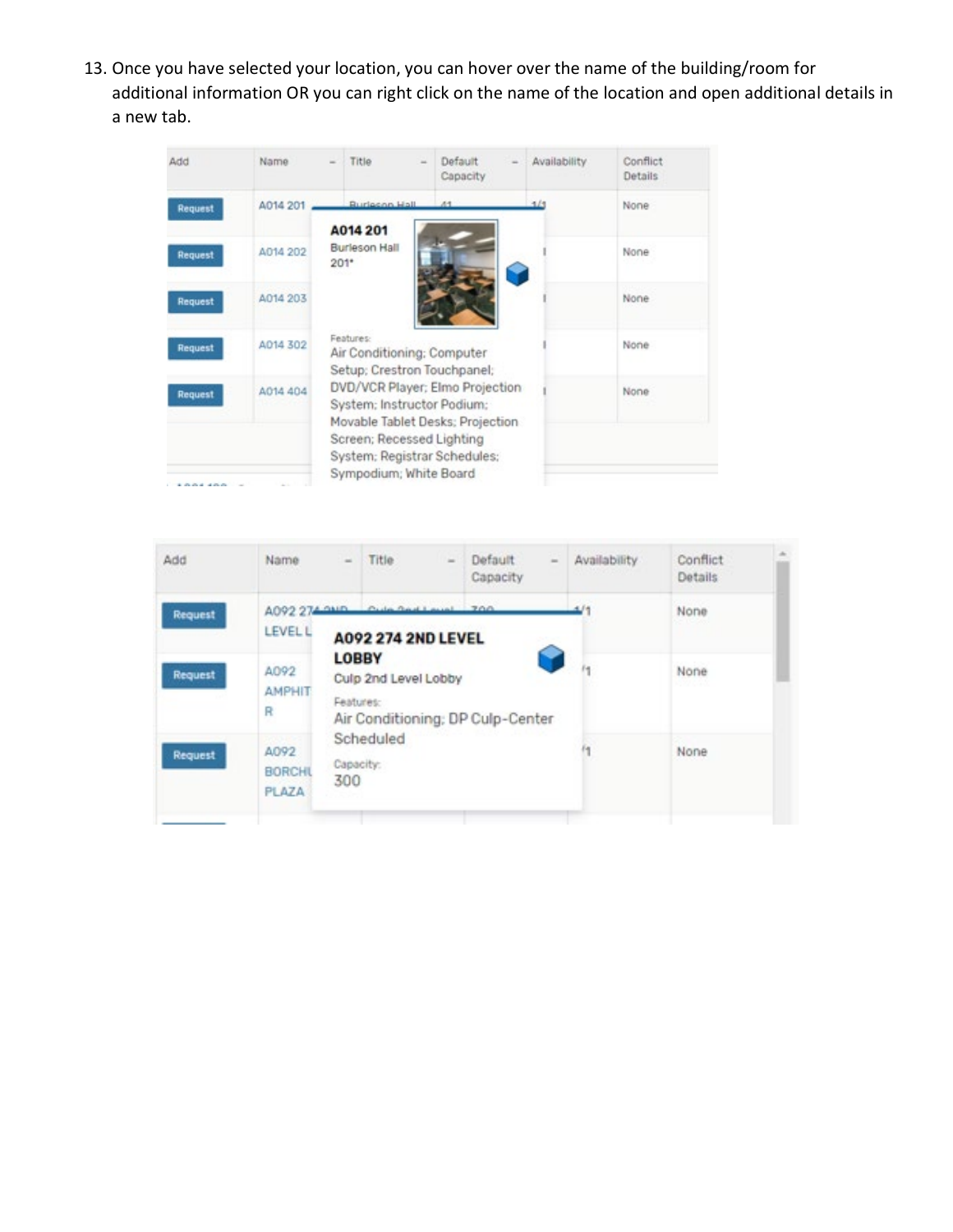14. Next, you will need to select if Resources are applicable for your event. Resources are considered items that are not already a part of the selected location.

| Martin Center for the Arts. Registrar scheduled rooms do not utilize resources. If your request<br>does not require a resource, choose the NO RESOURCE NEEDED option. |                                                                                                                                                                                                       |
|-----------------------------------------------------------------------------------------------------------------------------------------------------------------------|-------------------------------------------------------------------------------------------------------------------------------------------------------------------------------------------------------|
|                                                                                                                                                                       |                                                                                                                                                                                                       |
|                                                                                                                                                                       |                                                                                                                                                                                                       |
| <b>Search Resources</b><br>×                                                                                                                                          |                                                                                                                                                                                                       |
| (1) Hint! Type :: to use SeriesOL.                                                                                                                                    |                                                                                                                                                                                                       |
| Reset<br><b>Search</b>                                                                                                                                                |                                                                                                                                                                                                       |
|                                                                                                                                                                       | Resources are defined as a/v equipment, catering, additional furniture, other or services that are<br>not associated with a specific location. Resources are ONLY available for Culp Center Spaces or |

*\*\*\*Note: To search Culp Center Resources, type Culp in the search and available resources with their quantities should display.* 

| <b>Resources Search</b>   |                                 |                                     | ∧                       |
|---------------------------|---------------------------------|-------------------------------------|-------------------------|
| Auto-Load Starred:        | Yes<br>No                       |                                     |                         |
| Saved Searches (optional) | $\check{~}$                     | Culp                                | X                       |
|                           |                                 | (ii) Hint! Type :: to use SeriesQL. |                         |
| More Options $\sim$       |                                 |                                     | Reset<br><b>Search</b>  |
| Add                       | Name<br>-                       | <b>Quantity Available</b>           | <b>Conflict Details</b> |
| Request<br>1              | Culp 16 Inch Riser              | 6/6                                 | None                    |
| Request<br>1              | Culp 8 Inch Riser               | 6/6                                 | None                    |
| Request<br>1              | <b>Culp Amplified Podium</b>    | 1/1                                 | None                    |
| Request<br>1              | <b>Culp Baby Grand</b><br>Piano | 2/3                                 | None                    |
| Request<br>1              | <b>Culp Blue Ray Player</b>     | 2/2                                 | None                    |
| Request<br>1              | <b>Culp Boom Box</b>            | 3/3                                 | None                    |
| Request<br>1              | <b>Culp Boom Stand</b>          | 15/15                               | None                    |
| Request<br>1              | <b>Culp Catering</b>            | 100/100                             | None                    |

*\*\*\*Note: ONLY the Culp Center and Martin Center utilizes Resources. There are NO Resources to choose for Registrar Scheduled Rooms. If you are using a Registrar Scheduled Room or do not need a resource in Culp*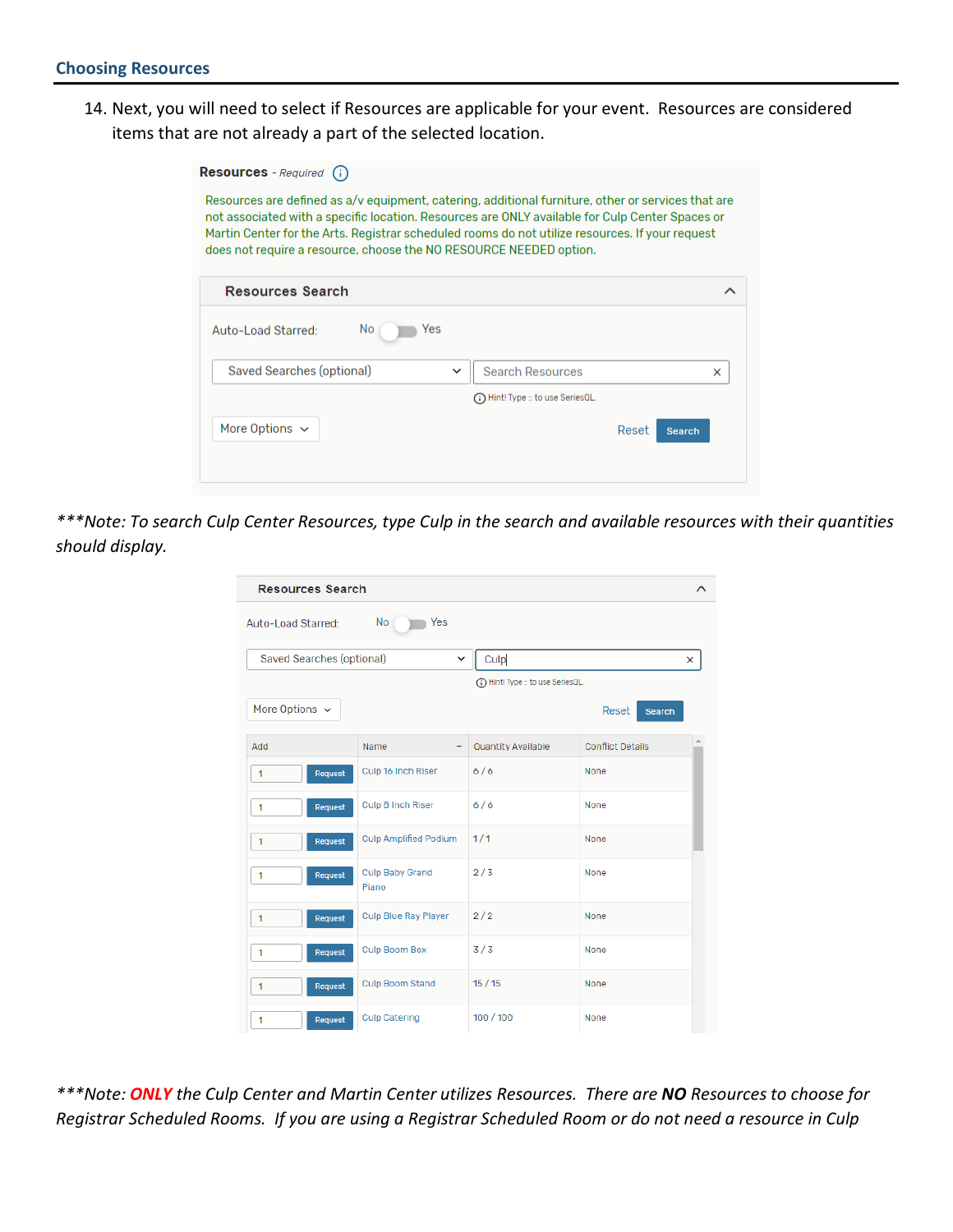*Center scheduled spaces or Martin Center scheduled spaces, simply choose the resource, NO RESOURCE NEEDED.*

| Add          | Name<br>$\overline{\phantom{a}}$ | <b>Quantity Available</b> | <b>Conflict Details</b> |
|--------------|----------------------------------|---------------------------|-------------------------|
| Request<br>调 | NO RESOURCE<br><b>NEEDED</b>     | Unlimited                 | None                    |

### **Additional Questions**

15. The Additional Questions field designates special requirements for an event. For example, the requirement for this event is a question regarding food and a contact number listed for the person responsible for the event.

| <b>Additional Questions (Required)</b> |           |  |  |  |
|----------------------------------------|-----------|--|--|--|
| $\times$ Are you having food?          |           |  |  |  |
|                                        | No<br>Yes |  |  |  |
|                                        |           |  |  |  |
| * Cell Phone Number                    |           |  |  |  |

*\*\*\*Note: Additional Questions will populate based on the specific event type you choose. For example, if you choose "Yes" for requiring food, another box will ask you if you plan on using Sodexo. If you do plan on using Sodexo, you will need to choose the resource, "Culp Catering." If you choose "No," a pop-up box with additional information will appear.*



25live.collegenet.com says

Food less than \$300 can only be purchased from a licensed off campus food vendor. Requestor will be responsible for cleanup and trash removal.